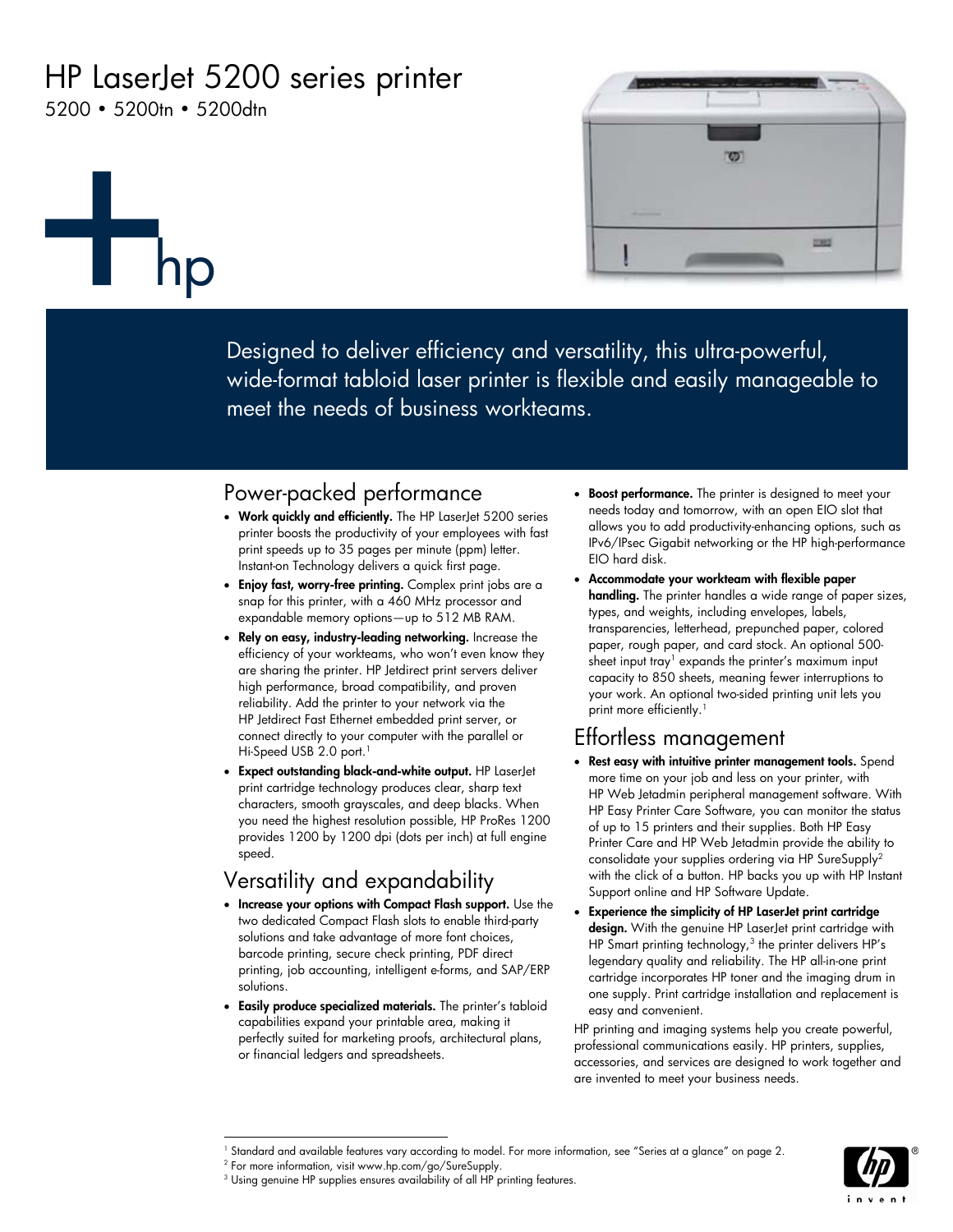# HP LaserJet 5200 series printer

- 1 250-sheet output bin
- 2 Adjustable 100-sheet multipurpose tray for special media, including tabloid sizes
- 3 250-sheet input tray 2, up to tabloid sizes
- 4 500-sheet input tray 3, up to tabloid sizes
- 5 128 MB of standard printing memory and a powerful 460 MHz processor
- 6 One open EIO slot
- 7 HP Jetdirect Fast Ethernet embedded print server
- 8 IEEE 1284 parallel port
- 9 Hi-Speed USB 2.0 port
- 10 Intuitive control panel displays two lines of text
- 11 Automatic two-sided printing unit increases efficiency



## **Series at a glance**



- 100-sheet multipurpose tray and 250-sheet input tray 2
- 48 MB RAM
- Hi-Speed USB 2.0 port
- IEEE 1284 parallel port
- One open EIO slot
- HP LaserJet Black Print Cartridge with Smart Printing Technology (average cartridge yield 12,000 standard pages)



Base model, plus:

- HP Jetdirect Fast Ethernet embedded print server
- 16 MB additional RAM (64 MB RAM total)
- 500-sheet input tray 3



#### **HP LaserJet 5200 printer HP LaserJet 5200tn printer HP LaserJet 5200dtn printer**

Base model, plus:

- HP Jetdirect Fast Ethernet embedded print server
- 80 MB additional RAM (128 MB RAM total)
- 500-sheet input tray 3
- Automatic two-sided printing unit

#### **HP LaserJet 5200dtn printer shown**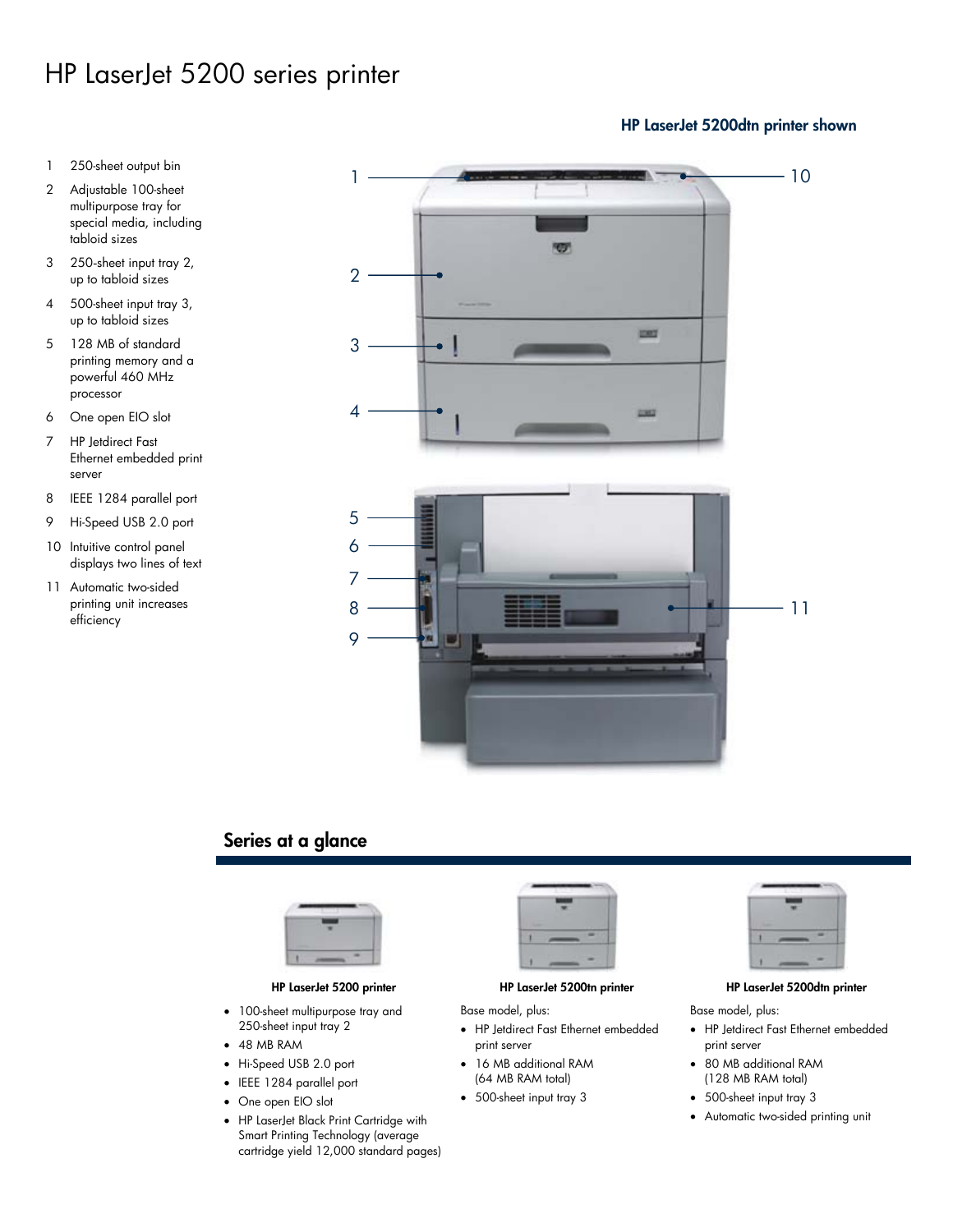Create professional, wide-format documents. With HP Smart printing technology, the printer's supplies are engineered to provide consistently sharp black-and-white text and graphics.

#### Setting the standard for laser printing

When you think of fast, reliable laser printing for your business, you think HP. The HP LaserJet 5200 series printer is the new benchmark for the printing industry.

Capitalizing on our legendary imaging heritage, this workteam printer sets the standard for dependable printing, fast print speeds, advanced networking features,<sup>4</sup> and brilliant print quality—enabling your office to operate at peak efficiency. For best-in-class quality, reliability, and performance, HP is the only choice.

#### Intelligent, flexible printing

Designed with workteams of 2 to 10 users in mind, the printer is simple to install, use, and maintain.

- Virtually eliminate printer downtime when you use genuine HP print cartridges with Smart printing technology, which enables status monitoring, proactive alert messages, on-line supplies ordering, and consistent print quality.<sup>5</sup>
- Get complete, timely information about the printer and print jobs. Designed for quick and easy troubleshooting and configuration, the intuitive control panel displays up to two lines of text. The control panel's "Show Me How" feature allows you to print a hard copy of self help topics such as loading paper, clearing jams, supported paper, loading special media, two-sided printing, and where to find more help.
- The new Wake Time feature improves printer availability. Once you enter the date and time in the control panel, the printer can be automatically configured to wake up from sleep mode so that it is ready to work when you are.

#### HP printer management tools

- View printer and supplies status, perform simple troubleshooting, and manage printing functions for an individual printer from your computer, rather than the printer control panel, with the print driver Services tab (for end users) or with the HP Embedded Web Server (for IT professionals).
- Install, configure, update, and remotely manage groups of printers from a single access point with HP Web Jetadmin (for IT professionals) or HP Easy Printer Care Software (for end users and office managers). HP Easy Printer Care allows you to manage up to 15 networked printers and consolidate all your supplies orders into a single order, which can be placed via the HP SureSupply ordering site. HP Easy Printer Care Software and HP Web Jetadmin are available as free downloads from www.hp.com.
- The HP Universal Print Driver Series for Windows lets you employ one print driver that gives end-users basic access to most HP printers via HP PCL 5 or HP postscript emulation driver versions. IT administrators can use HP Managed Printer Lists and Managed Print Policies to improve control, increase security, and manage printing more effectively. (The HP Universal Print Driver Series for Windows is available as a free download from www.hp.com.)

### Award-winning HP support

HP's expert knowledge can help you make the most of your printer and ensure your equipment is running at peak efficiency. Start with a one-year, return-to-HP limited warranty, backed by free telephone support from the awardwinning HP Customer Care. To further guarantee trouble-free operation and maximize your printer's potential, consider upgrading with service and support options such as installation, network installation, and post-warranty support.

### **Accessories**



**500-sheet input tray Automatic two-sided** 

Expand the input capacity of the HP LaserJet 5200 printer to a maximum of 850 sheets, by installing the optional 500-sheet tray 3 (standard on 5200tn and 5200dtn models).



**printing unit** 

Print professional documents and save time with the automatic two-sided printing unit (standard on the 5200dtn model).

 $\overline{a}$ 



**HP Jetdirect internal print server** 

Increase efficiency and security by installing the HP Jetdirect 635n IPv6/IPsec and Gigabit Ethernet internal print server in the available EIO slot.



**HP Jetdirect wireless external print server** 

Enable wireless connectivity with the HP Jetdirect ew2400 802.11b wireless and Fast Ethernet external print server connected via the Hi-Speed USB port.



**HP high-performance EIO hard disk** 

Maximize the printer's flexibility by installing the HP highperformance EIO hard disk.



**Additional memory** 

Get up to 512 MB RAM via one DIMM slot.

<sup>&</sup>lt;sup>4</sup> Standard and available features vary according to model. For more information, see "Series at a glance" on page 2.<br><sup>5</sup> Using convine HP supplies ensures availability of all HP printing features.

<sup>&</sup>lt;sup>5</sup> Using genuine HP supplies ensures availability of all HP printing features.